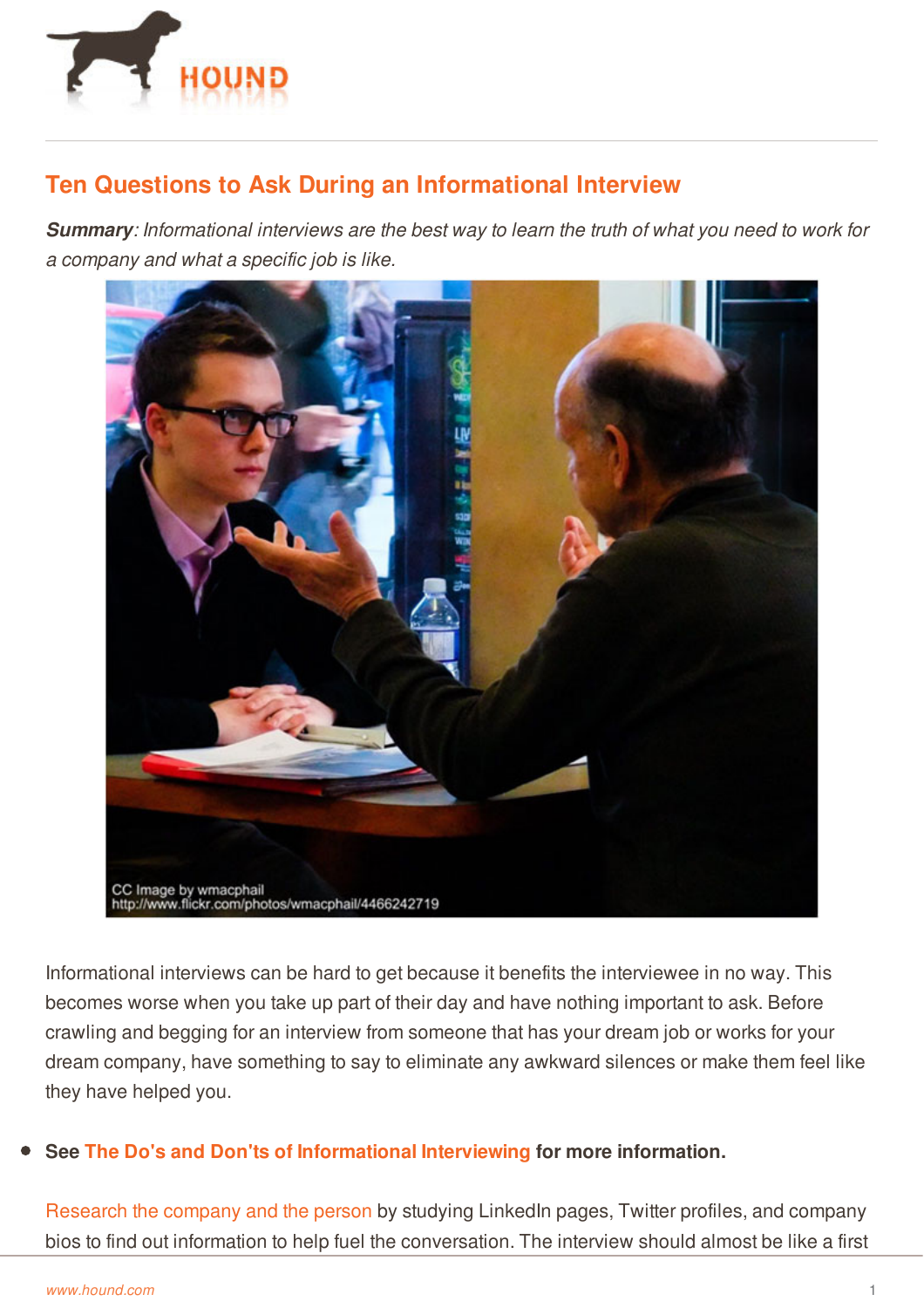

date. Be friendly, casual but not overly so, compliment slyly, have a sense of humor, and be interested in the person.

**Question 1:** "I know you spent (x) amount of years before working here, so how did you get started in this industry?"

This question makes it obvious that you have done your research so that they don't have to spend time explaining their life story.

**Question 2:** "Is there something you wish you'd known or a skill you'd had starting out? Or is there something you wish you had done differently?"

You are bound to get some useful information out of this question. Taking advantage of another's mistakes is a great opportunity to learn.

**Question 3:** "What is the culture like here compared to your last company?"

Most people have worked at more than one company in the same industry. Getting a comparison from someone with firsthand knowledge will help you know if the company is one to work towards.

**Question 4:** "What is your biggest challenge in this role?"

If they have a position that you hope to have some day, then this question will help you prepare and know what to expect.

**Question 5:** "Is there anything you dislike about this company?"

Specific employees will give you the honest truth about a company, whereas a hiring manager will not.

**Question 6:** "Would you mind taking a quick look at my resume?"

This person may have a role in the hiring of the [company,](http://www.hound.com/article/900046134/Get-a-Thumbs-Up-on-Your-Resume/) so having them take a look at your [resume](http://www.hound.com/) will help you know what flaws you have.

**Question 7:** "How does my experience stack up to others applying for [insert specific job]?"